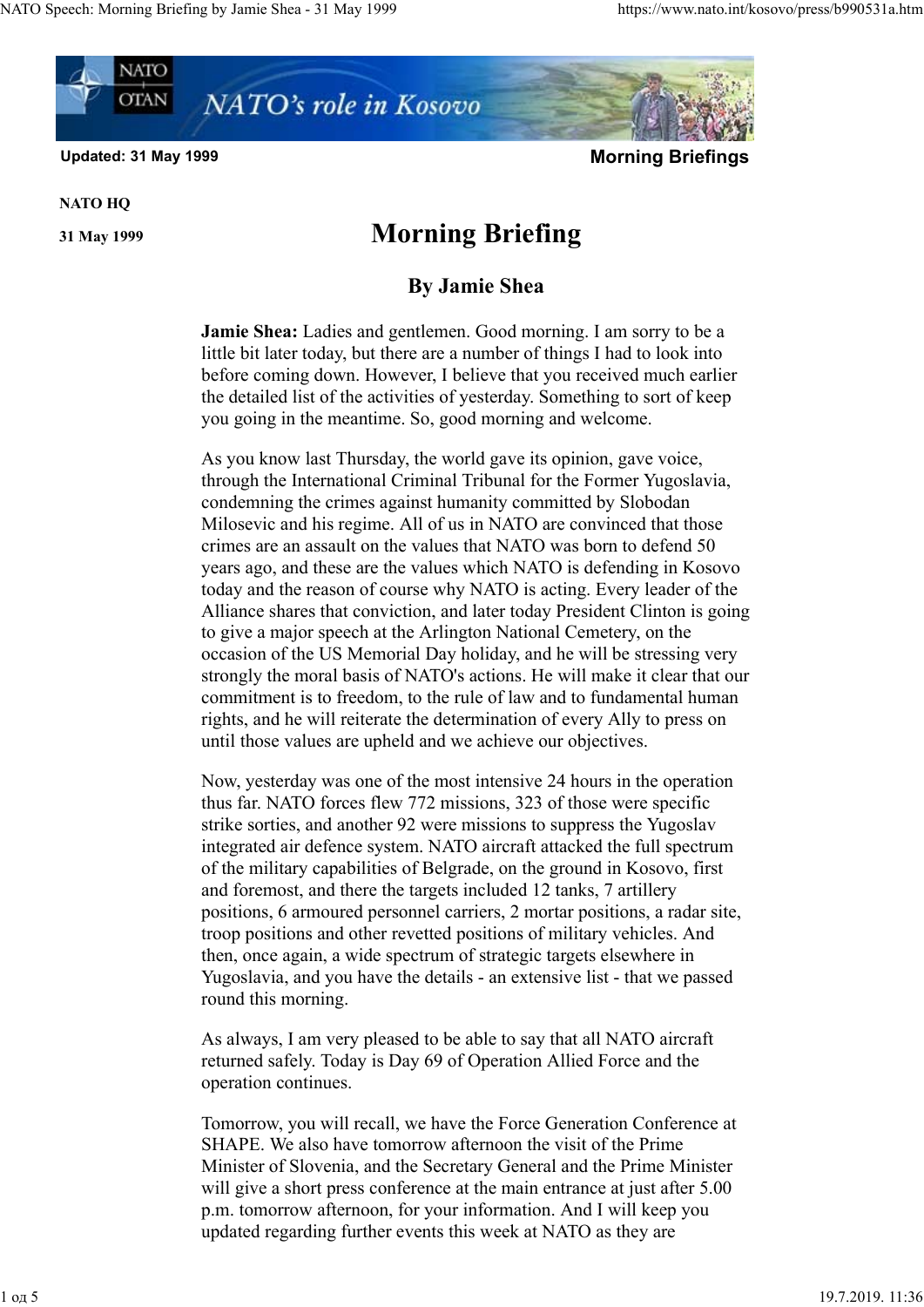organised. So now, I will take your questions.

Julie: Jamie, can you give us any update on where the request by France and Germany stands to hold a G8 meeting in response to Belgrade's alleged acceptance of the G8 plan?

Jamie Shea: I have been looking into this, Julie, that is one of the reasons why I was late today, because I was looking into a number of different things, but there is no information yet as to when and where that meeting of the G8 will be held. I think from what I understand, the initial idea is to have a meeting at the level of Political Directors. But, as you know, tomorrow there is once again the tripartite meeting of President Ahtisaari, Mr Chernomyrdin and Strobe Talbott, and I think to some degree the timing of the G8 meeting probably is linked to that meeting tomorrow of those three individuals, and as soon as I have something I will let you know.

Jake Lynch, Sky News: On the two attacks, Jamie. First of all, anything to add to the overnight statement about the attack on the bridge at Vavarin? Secondly, the other thing was anything on the reports of the attack which allegedly struck a hospital in Surdulica?

Jamie Shea: First of all on the bridge incident. You saw the statement that we put out, I think just before 10.00 p.m. yesterday evening - at least that's when I received it - and it is clear that NATO aircraft did attack that bridge yesterday. I don't have any details about casualties. We've seen the Serb reports, but I can't obviously confirm any of those. And again, I want to stress to all of you that that bridge is - was - a legitimate, designated military target.

On Surdulica, I've been reviewing that this morning with the military commanders. We struck last night at a military barracks in Surdulica. Again, I want to stress that this was a designated, legitimate military target. The information I have so far is that that military target was hit accurately. If I have more, Jake, I will give it to you later on.

Greg: There is also a report about a market in Krusevac being hit.

Jamie Shea: No, Greg, I haven't seen anything today on the market in Krusevac.

Margaret: Can you just give us an idea about the timing of the Force Generation? Is it something that is going to last for a couple of days or can you give us any more details on that?

Jamie Shea: It depends, Margaret, very much on how far we get tomorrow. I mean if all the nations come along and say to SACEUR "yes, yes, you want this, you've got it" then it can all be over and done with in the space of one day. But if it is a question of shortages, particularly for example engineering units, which are critical in this mission because of the reconstruction, the de-mining work, then we might have to have a follow-up Force Generation Conference, or a so called Force Balancing Conference, to identify those extra assets. So it depends very much on how far we get tomorrow.

Spanish National Radio: There has been a report in the Spanish Journal,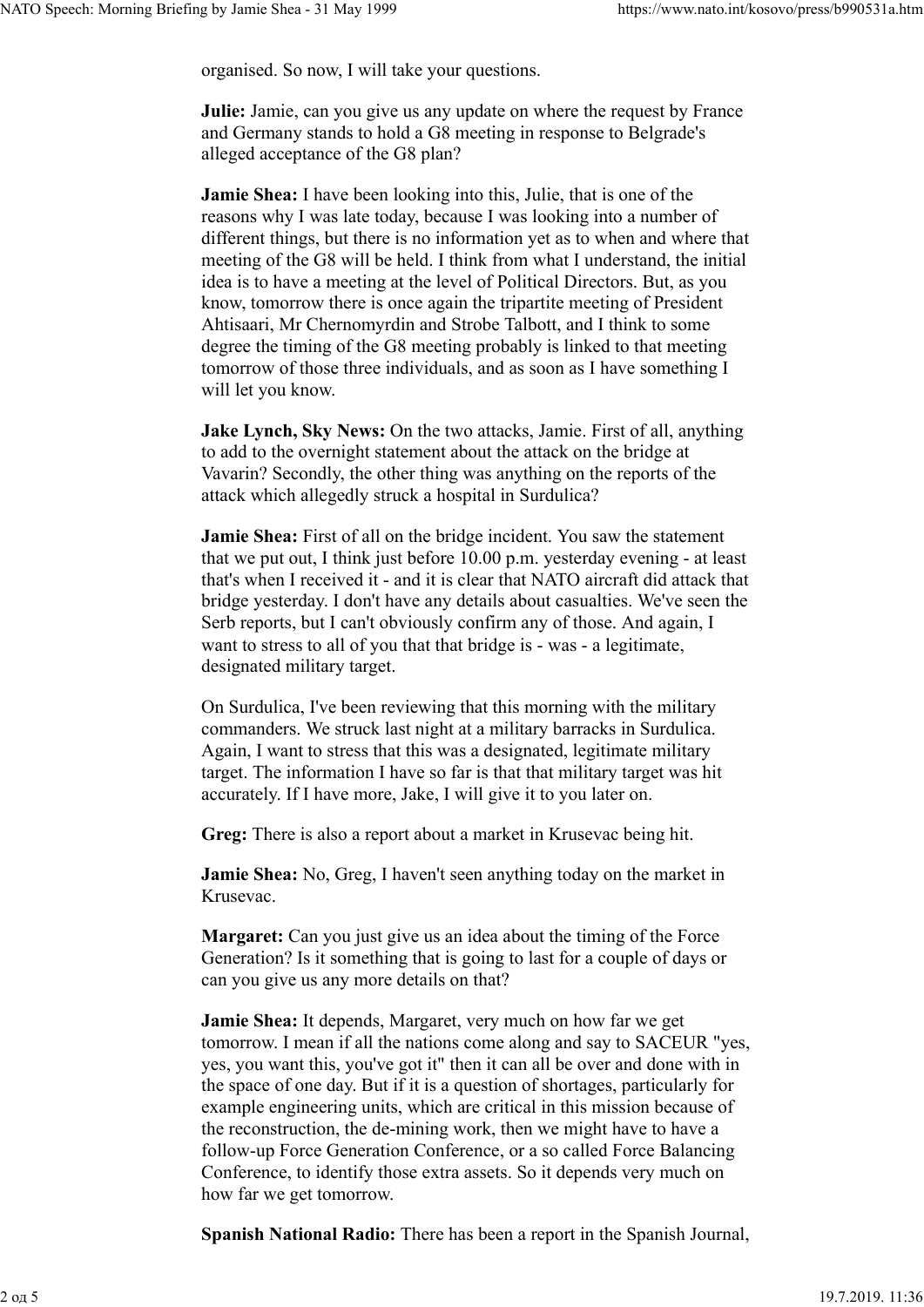El Mundo, about some report on NATO telling that NATO is losing the information war. Do you know anything about that?

Jamie Shea: No. I have seen the article of course. I do not know on what it is based, which is surprising because of course I am very much involved in this operation, but as far as I am concerned, NATO is waging the information campaign, we will continue to do so, and I can assure you that we do not perceive that we are losing it, but we are definitely waging it and we will continue to do so.

Now what do I mean by that? I mean by that simply that we will continue to stand up here for as long as this operation lasts giving you the honest, straight facts about what we are doing and why we are doing it. That's our policy and we are going to continue it. I don't see this as a propaganda battle, I see this as simply NATO being open, accessible, transparent and putting it's case to public opinion.

Question: Can you tell me when or where was this report generated?

Jamie Shea: No, I genuinely can't because that report is something which I am unaware of, and I think if this was a report that had any weight, if this was a report that had any authority, then I, as the spokesman of NATO, would be aware of it and I am not aware of it.

Hugh: Jamie, about the bridge attack. I mean I can see of course why you regard bridges as legitimate targets, but my question is cannot something be done to make it less likely that bridges, hitting bridges, will cause civilian targets, i.e. hitting them at a different time of day and not the middle of the day when it is more likely there will be civilian people using them?

Jamie Shea: Well, Hugh, you know that NATO pilots do take every precaution to avoid inflicting damage to civilians and, as I said, when I was at Aviano at the weekend, really what impressed me was the enormous lengths that they go to to analyse the target in advance, to select exactly the right ordnance that they need to strike the target accurately with the minimum amount of environmental or, what would I call it, sort of surrounding damage so that it's all done very, very accurately, the angle, the timing and everything. I mean this really is a science. It goes on, as I say, for 24 hours round the clock with the intelligence pooling, the identification of the targets and then the pilots, as I said, spend four hours being briefed before they take off to make sure that they have every conceivable piece of information that they need to do proper identification. And so I can assure you that never before in human history have so many people made such an enormous effort to minimise the risks of damage and harm to civilians. Compared with conflicts in history, this is an exponential progress. I can assure you.

Now having said that we have, as you know, Hugh, aborted an enormous number of missions when bombs could have been dropped, because pilots perceived that there was a risk of harm to civilians. General Jertz has told you yesterday of bombs being redirected into a river because suddenly, at the last moment, the pilot had a little degree of uncertainty about the possibility of harm to civilians. So we really do take every conceivable precaution to avoid this.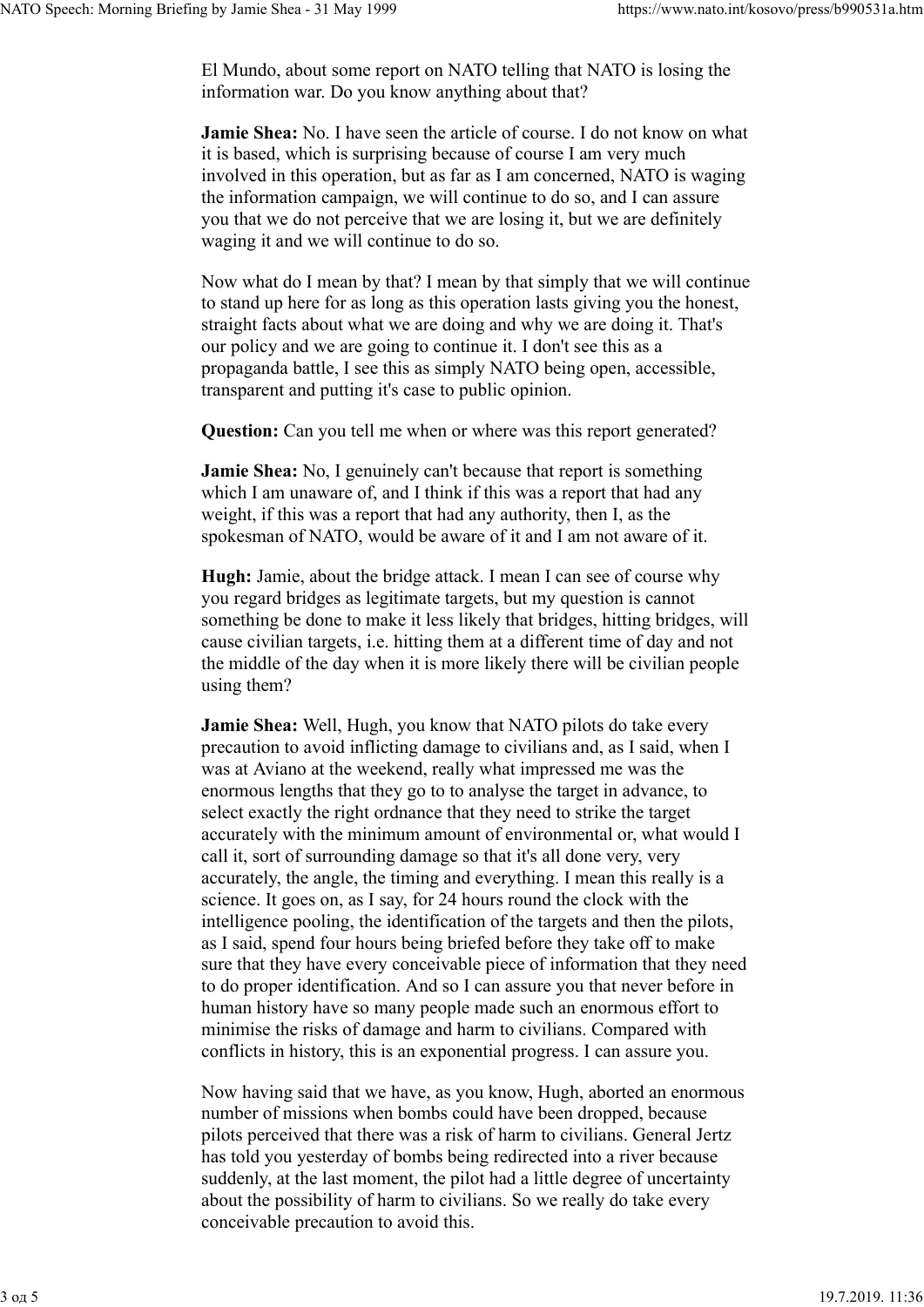Question: Just as a follow up, I am not an expert in military matters, but would for example, if this had been a clear day, would a pilot have been able to see what he was hitting, I mean with his eyes, or does he fire off from so far away that he couldn't see?

**Jamie Shea:** No, it's not a question I can assure you of altitude. I know that there's a sort of an impression that has gone around that we are too far up. This is not true. In fact one of the things that I learned in Aviano, which I didn't know because I am not a military man either, is that target identification is easier at altitude than it is very low down, believe it or not, and accuracy is easier at altitude than if you were going at tree-top level. So no, there is no correlation between the height factor and any inaccuracy. Far from it. Again the pilots make every conceivable precaution to make sure they hit.

And by the way, this bridge, let me just make this clear, was hit accurately. We are not talking about a missile that went astray here. We've had the missiles hit exactly where they were intended to hit so the pilots did their work as they should have done. But I do not know every circumstance of this particular incident.

Hugh: In general terms, what are operational rules? Is a pilot told that if he can see that there are civilians on the bridge, that he is to abort it?

Jamie Shea: Pilots, as I said Hugh, pilots know that if they see a risk of harm to civilians, then they don't strike at the target. And we have got a good record, as I say, of aborting missions, of putting bombs somewhere else if there is that sense that there could be harm to civilians.

But again, we cannot eliminate this altogether but NATO does not intentionally target civilians, never has done, isn't doing it, never will do it. And again those efforts that we make to avoid inflicting harm to civilians are in marked contrast to Belgrade which has been intentionally targeting civilians and that's the whole reason why we have got ourselves involved in this business in the first place. And again that is a fundamental difference which I will continue to stress, and stress, and stress.

Question: You've been stressing in the last couple of days the moral basis for the NATO campaign which most people, I suppose, in this room would grant, but if you are stepping up your bombing campaign and you are targeting built up areas for a lot of reasons, among them the reason that Serbs move their troops and their armour and artillery there. Is it not something that gives you qualms that even though you may not be trying to cause casualties, civilian casualties, intentionally that they are going to be inevitable? As it was explained to me by a NATO official today, at the point of impact, no matter how smart the bomb is, it cannot discriminate between a civilian and a soldier. No matter how much care you've taken, once the bomb arrives, whoever is there is in great jeopardy.

Jamie Shea: Well what does that say about a government that then puts its military into civilian areas and exposes its population to greater risk as a result? Obviously that is something that Belgrade is responsible for, clearly. But it is not going to deter us from carrying on with this air campaign, because every day while we operate we get reports of more